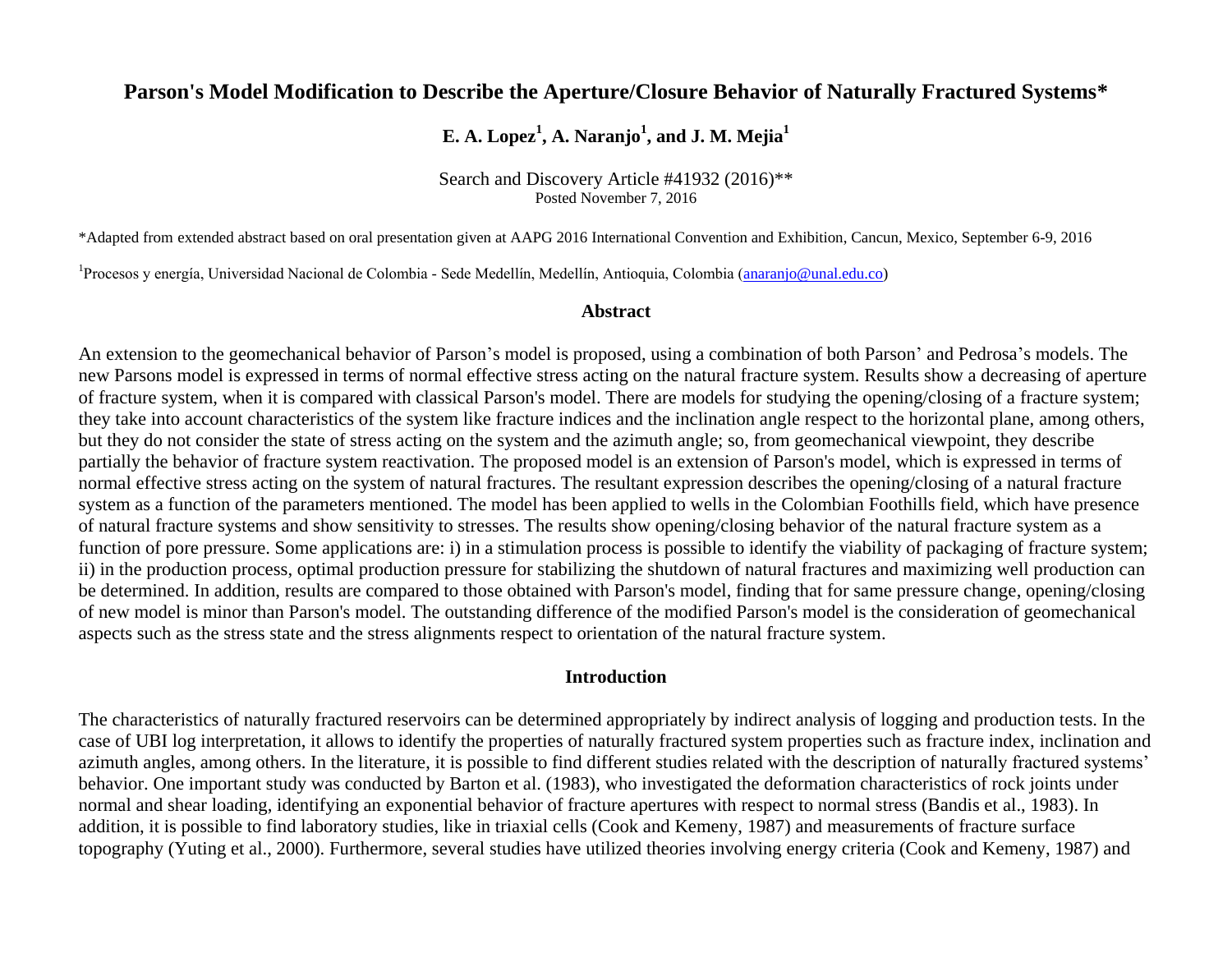elasto-plasticity (Yuting et al., 2000), among others. In addition, certain types of rocks have been tested: granite (Cook and Kemeny, 1987), limestone, dolomite and tight sandstone (Duan et al., 2000).

On the other hand, there are theoretical studies that describe the behavior of naturally fractured systems. Parson (1966) proposed a model to calculate the naturally fractured systems' aperture, in terms of geometrical and petrophysical parameters of a system (Parsons, 1966). Heffer et al. (1999) proposed a model based on the geostatistical approximation of the strain tensor considering the elastic energy as the unique factor that causes deformation of the fracture system (Heffer et al., 1999). In 2002, Hossain et al. presented a model based in fractal theory; the expression allows calculating the aperture behavior as a function of fractal dimension and normal and shear stresses acting on the fracture (Hossain et al., 2002). Moos and Barton (2008) presented a model to identify the behavior of a fracture, focusing on the process uncertainty. This model was utilized to estimate optimal well trajectories and stimulation pressures to enhance productivity of naturally fractured systems (Moos and Barton, 2008). In 2013, Alonso et al., (2013) introduced a coupled thermo-hydro-mechanical model, to describe aperture behavior in unsaturated media (Alonso et al., 2013). In this same year, Barton proposed a series of problems and solutions related to angle friction, normal and shear stresses acting on the fracture plane, etc (Barton, 2013).

In this study we present a model that takes into account the interaction between stress state and fluid flow, using three main concepts: i) Parson's aperture/closure model, ii) Pedrosa's permeability model and ii) Biot's and Terzaghi's theories. This paper is divided in three sections: first, the theoretical aspects are given; second, results are presented; and finally, conclusions are given.

## **Theoretical Aspects**

The theoretical model is made up of three main elements: Parson's model based on fluid flow through both a channel and a matrix media; Pedrosa's model that describes the behavior of permeability media in terms of stress state, and the effective stress concept, grounded on Biot's and Terzaghi theories (Jaeger et al., 2007). With this in mind, the physical model is considered first, and afterwards the mathematical model is developed.

Initially, we consider that the physical model is made up of a natural fractures system located inside a reservoir, which is sensitive to stress. The stress state is assumed anisotropic, with one principal stress having a vertical orientation and the other stresses lying on a horizontal plane. Now, for the natural fractures system that is being considered, two angles characterize it: azimuth and inclination. Azimuth is measured from the maximum horizontal stress direction and inclination is calculated with respect to the vertical orientation. [Figure 1](#page-10-0) shows schematically the physical model.

Also, fluid flow in a single fracture is assumed equal to laminar flow between two infinite parallel smooth plates. This is expressed as (Huitt, 1956):

$$
v = \frac{w^2}{12\mu B} \frac{dp}{dL}
$$
 (1)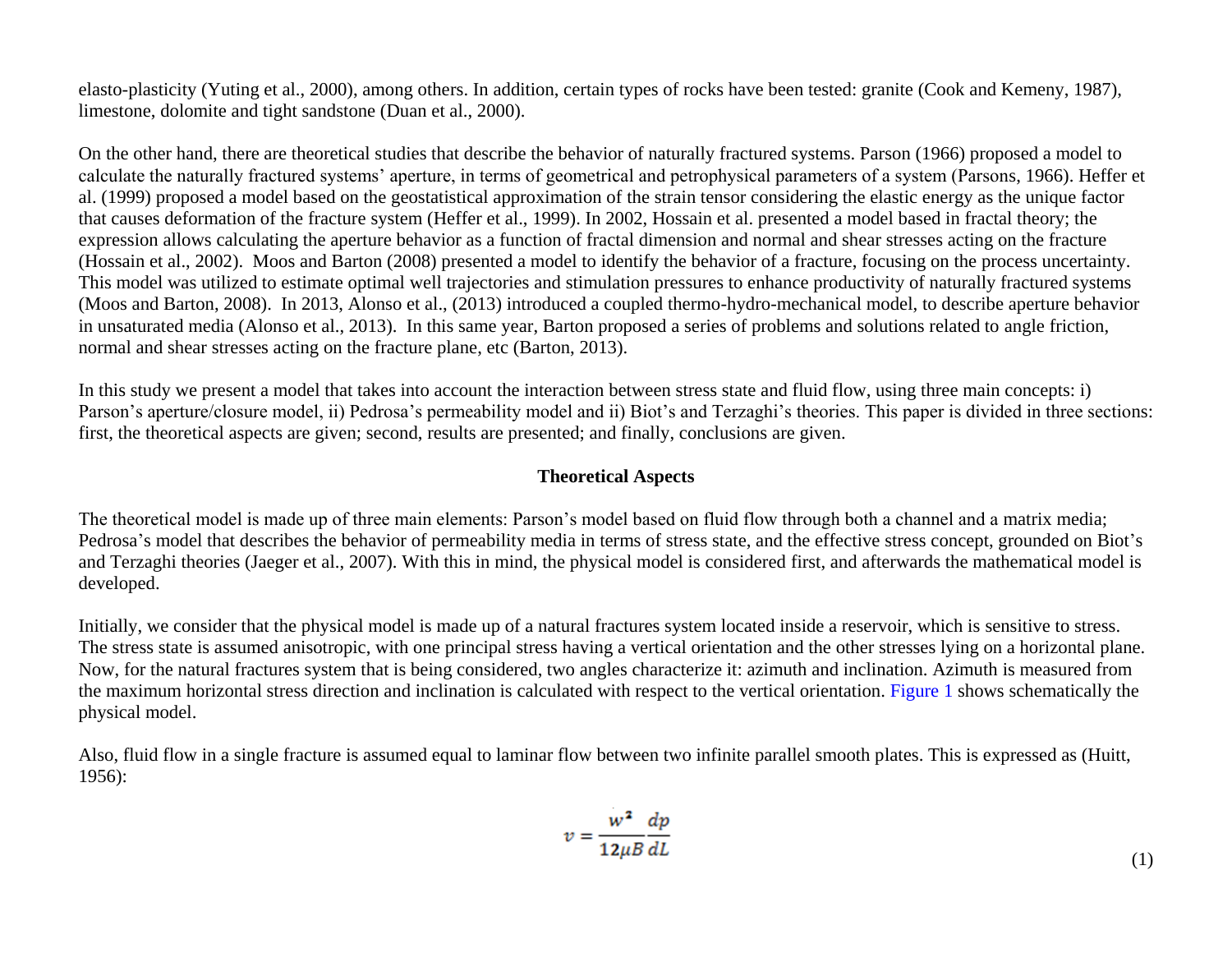$$
q = \frac{hw^3}{12\mu B} \frac{dp}{dL} \tag{2}
$$

Where *v* is the fluid velocity, *w* is the fracture width, *μ* is the fluid viscosity, *p* is the pressure, *L* is the length, *q* is the flow rate, *h* is the height and *B* is the volume factor of the fluid. Turbulent flow in fractured reservoirs is neglected. Reynolds number is defined to characterize the flow regime. The transition zone from laminar to turbulent flow goes from 1800 to 4000. Surface roughness on the fracture faces lowers this number.

The reservoir is under the assumption that it is a homogeneous permeable rock with a number of natural fractures, oriented in the same direction and with the same spacing. There is no restriction to flow of fluid between the fracture and the permeable matrix blocks. To obtain the reservoir permeability, Parson (1966) considered three cases:

a. *Homogeneous permeable medium*: the flow rate per unit area perpendicular to the pressure gradient for this case is given by Darcy's equation

$$
\frac{q_r}{h} = \frac{k_r dp}{\mu B dL} \tag{3}
$$

Where  $q_r$  is the flow rate and  $k_r$  is the permeability of rock. This case is observed in [Figure 2a.](#page-11-0)

b. *Impermeable medium with a regular fracture set*. Here, a naturally fractured system is considered, with both same orientation and width. There is a fracture index, *IF*, that represents the number of fractures per foot (see [Figure 2b](#page-11-0)). The average flow rate per unit area perpendicular to the pressure gradient comes from the equation for the flow rate between two parallel plates

$$
\frac{q_f}{h} = \frac{w^3 IF\cos^2\alpha dp}{12\mu B dL} \tag{4}
$$

Where  $\cos^2 \alpha$  comes from the component of  $dp/dL$  along the fracture direction and from the number of fractures per unit area of the face.

c. *Composite of homogeneous and regularly fractured medium cases*. It is assumed that fracture widths, *w*, are small in comparison with fracture indices. This is shown in the [Figure 2c.](#page-11-0) Assuming that the pressure fields in the two systems are identical, and applying the superposition principle, it is possible to write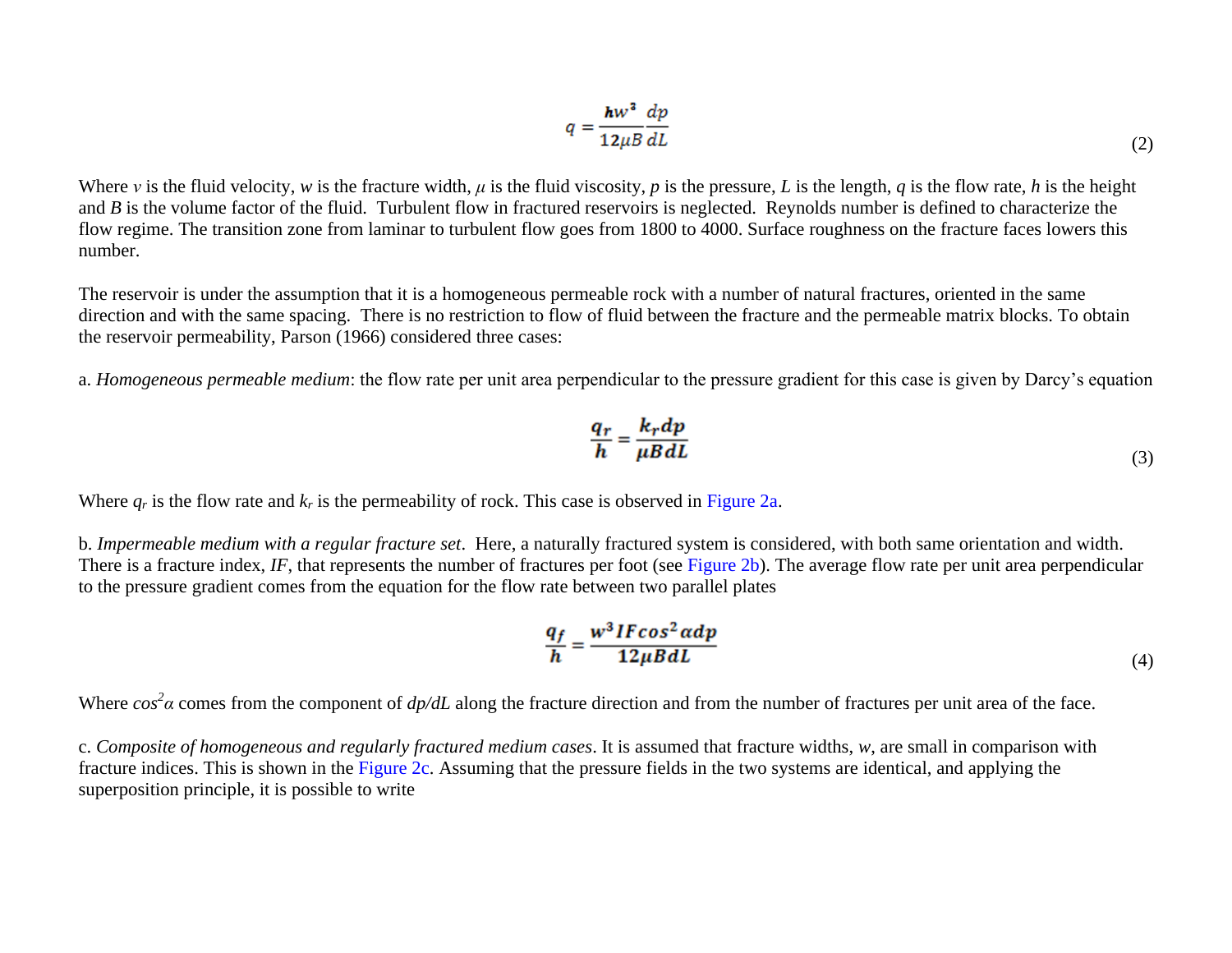$$
k_{fr} = \frac{(q_r + q_f)B\mu}{h^{dp}/dL} \tag{5}
$$

Substituting equations (3) and (4) into (5), gives:

$$
k_{fr} = k_r + w^3 IFcos^2 \alpha /_{12}
$$
\n<sup>(6)</sup>

Now, consider that the medium is composed of a matrix and one naturally fractured system. Assuming that the permeability of a naturally fractured system can be written as  $k_f = k_f - k_r$ .i.e. that the media behaves as two overlapping parallel systems, then from equation (6), we can obtain

$$
k_f = \frac{w^3 l F \cos^2 \alpha}{12} \tag{7}
$$

At this point, we take Pedrosa's model given by (Pedrosa, 1986)

$$
k_f = k_i e^{-\gamma (p_i - p)}\tag{8}
$$

Where  $k_i$  is the permeability at the reference pressure  $p_i$ , and  $\gamma$  is the permeability modulus, which is defined as the derivative of permeability with respect to pressure, divided by the average permeability. The idea is to express the exponential function argument as a function of effective normal stress, to which the naturally fractured system is subject. [Figure 3](#page-12-0) shows both normal and shear effective stresses acting on the fracture planes. Thus, the effective normal stress acting on these fracture planes could be expressed as  $\sigma_N' = \sigma_N$ -  $\alpha p$ . Therefore,  $p = (\sigma_N - \sigma_N)$  $\sigma_N$ <sup>'</sup>) /  $\alpha$  and the exponential function argument is given by

$$
-\gamma(\mathbf{p}_i - \mathbf{p}) = -\frac{\gamma}{\alpha} \left[ \left( \sigma_N - \sigma_N' \right)_i - \left( \sigma_N - \sigma_N' \right) \right] \tag{9}
$$

Assuming that regional stress is maintained constant, then  $\sigma_{Ni} = \sigma_N$  and

$$
-\gamma(\mathbf{p}_i - \mathbf{p}) = \frac{\gamma}{\alpha} [\boldsymbol{\sigma}_{N_i'} - \boldsymbol{\sigma}_N'] \tag{10}
$$

Now, the normal effective stress can be written in terms of the three principal stresses and both inclination and azimuth angles. Figure 3 shows an arbitrary configuration of a fracture plane subject to a general stress state. The azimuth and inclination angles are measured with respect to the effective maximum horizontal stress  $\sigma_H$ <sup>*'*</sup> and effective minimum horizontal stress  $\sigma_h$ <sup>'</sup>, respectively. Therefore, applying basic trigonometric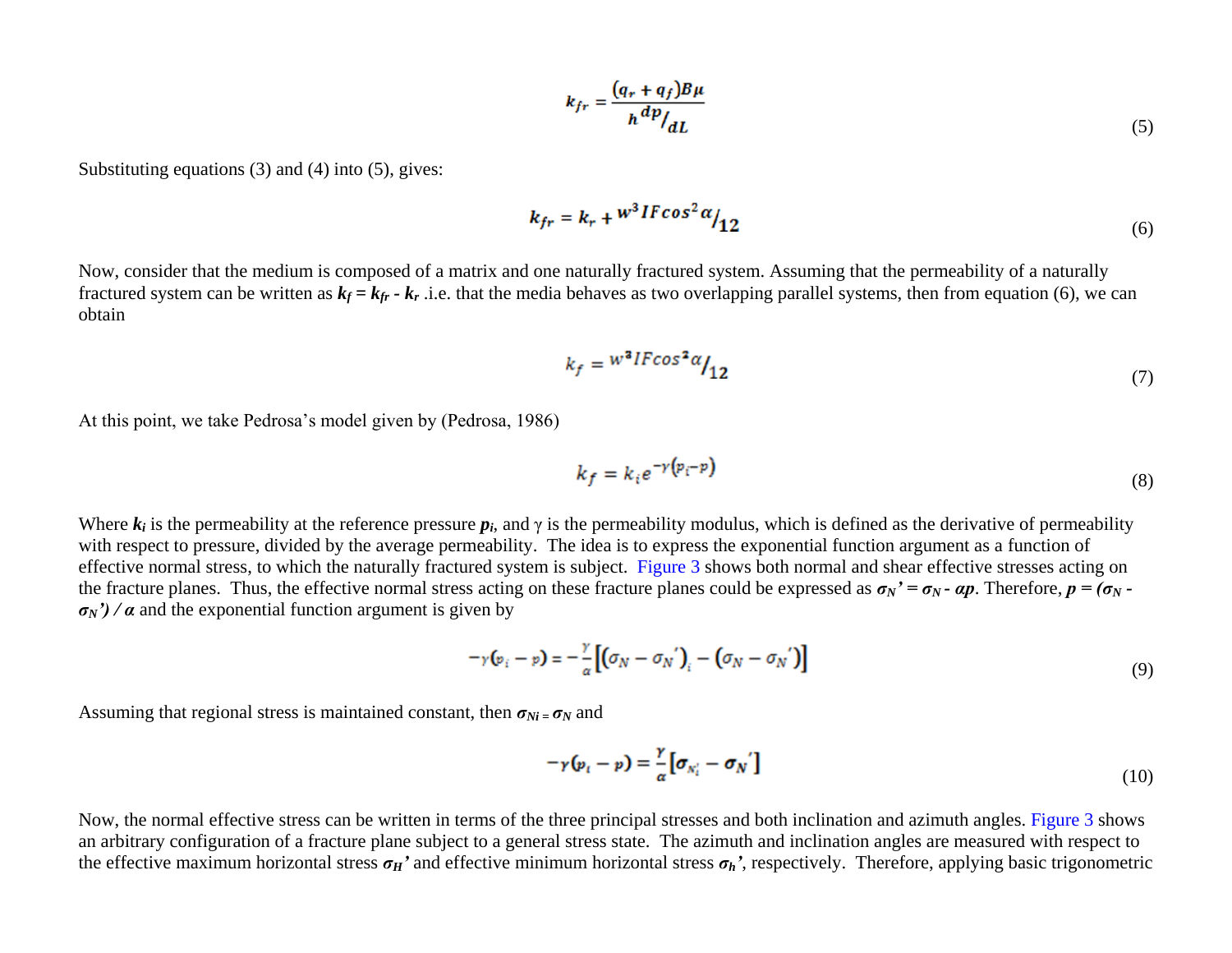relations, and taking into account the main stresses, it is possible to obtain a function for the normal stress that acts on the fracture plane (Jaeger et al., 2007):

$$
\sigma_N' = \sigma_H' n_H^2 + \sigma_h' n_h^2 + \sigma_v' n_v^2 \tag{11}
$$

Where *n* is the director cosine and the subscripts *H*, *h* and *v* are the maximum horizontal, minimum horizontal and vertical directions, respectively. The direction cosines are defined in terms of the inclination *α* and azimuth *δ* of the naturally fractured system with respect to the maximum horizontal stress orientation. Thus

$$
n_H^2 = \cos^2 \alpha \sin^2 \delta
$$
  
\n
$$
n_h^2 = \cos^2 \alpha \cos^2 \delta
$$
  
\n
$$
n_v^2 = \sin^2 \alpha
$$
 (12)

This can also be written as

$$
\left( \left[ \left( \sigma \right) \right]_{H}^{\prime} \cos^{2} \alpha \sin^{2} \delta \phi + \left( \sigma_{h}^{\prime} \cos^{2} \alpha \cos^{2} \delta \phi + \left( \sigma_{v}^{\prime} \sin^{2} \alpha \right) \right] \tag{13}
$$

Defining  $\mathbf{K}(\sigma)$   $\mathbf{I}$   $\sigma$   $\mathbf{I}$   $\sigma$   $\mathbf{I}$   $\sigma$   $\sigma$   $\mathbf{I}$   $\sigma$   $\sigma$   $\mathbf{I}$   $\sigma$   $\sigma$   $\mathbf{I}$   $\sigma$   $\mathbf{I}$   $\sigma$   $\mathbf{I}$   $\sigma$   $\mathbf{I}$   $\sigma$   $\mathbf{I}$   $\sigma$   $\mathbf{I}$   $\sigma$   $\sigma$   $\mathbf{I}$   $\sigma$   $\mathbf{I}$   $\sigma$ fracture aperture as a function of the effective stress state acting over the naturally fractured system is obtained.

$$
w = \text{[12k]}_1 \text{if} \text{[1}F\cos 1^\dagger 2 \alpha) \exp[\gamma/\alpha \text{[1} \text{[1} \text{[0} \text{[0} \text{[0} \text{[0} \text{[0} \text{[0} \text{[0} \text{[0} \text{[0} \text{[0} \text{[0} \text{[0} \text{[0} \text{[0} \text{[0} \text{[0} \text{[0} \text{[0} \text{[0} \text{[0} \text{[0} \text{[0} \text{[0} \text{[0} \text{[0} \text{[0} \text{[0} \text{[0} \text{[0} \text{[0} \text{[0} \text{[0} \text{[0} \text{[0} \text{[0} \text{[0} \text{[0} \text{[0} \text{[0} \text{[0} \text{[0} \text{[0} \text{[0} \text{[0} \text{[0} \text{[0} \text{[0} \text{[0} \text{[0} \text{[0} \text{[0} \text{[0} \text{[0} \text{[0} \text{[0} \text{[0} \text{[0} \text{[0} \text{[0} \text{[0} \text{[0} \text{[0} \text{[0} \text{[0} \text{[0} \text{[0} \text{[0} \text{[0} \text{[0} \text{[0} \text{[0} \text{[0} \text{[0} \text{[0} \text{[0} \text{[0} \text{[0} \text{[0} \text{[0} \text{[0} \text{[0} \text{[0} \text{[0} \text{[0} \text{[0} \text{[0} \text{[0} \text{[0} \text{[0} \text{[0} \text{[0} \text{[0} \text{[0} \text{[0} \text{[0} \text{[0} \text{[0} \text{[0} \text{[0} \text{[0} \text{[0} \text{[0} \text{[0} \text{[0} \text{[0} \text{[0} \text{[0} \text{[0} \text{[0} \text{[0} \text{[0} \text{[0} \text{[0} \text{[0} \text{[0} \text{[0} \text{[0} \text{
$$

The model allows studying the aperture/closure behavior of a naturally fractured system that is subject to an arbitrary stress state. This expression is also a function of both geometrical and petrophysical properties such as inclination angle, azimuth angle, spacing and the average permeability of the naturally fractured system.

It is important to observe the problem in a small scale. [Figure 4](#page-13-0) shows the representation of a natural fracture that belongs to the system, which is controlled by both normal and shear stresses. Notice that, inside the fracture, an angle φ appears which is called internal friction angle. It depends on the properties of fractures like roughness, contact point, etc. Barton and Choubey (1977) presented basic friction angles for different rocks (Zhang, 2005). Here, it is necessary to understand that the naturally fractured system could be reactivated if the shear sliding condition is reached due to the shear stress. Consequently, it is noticed that the aperture/closure of the fracture, *w*, is related to both the angle φ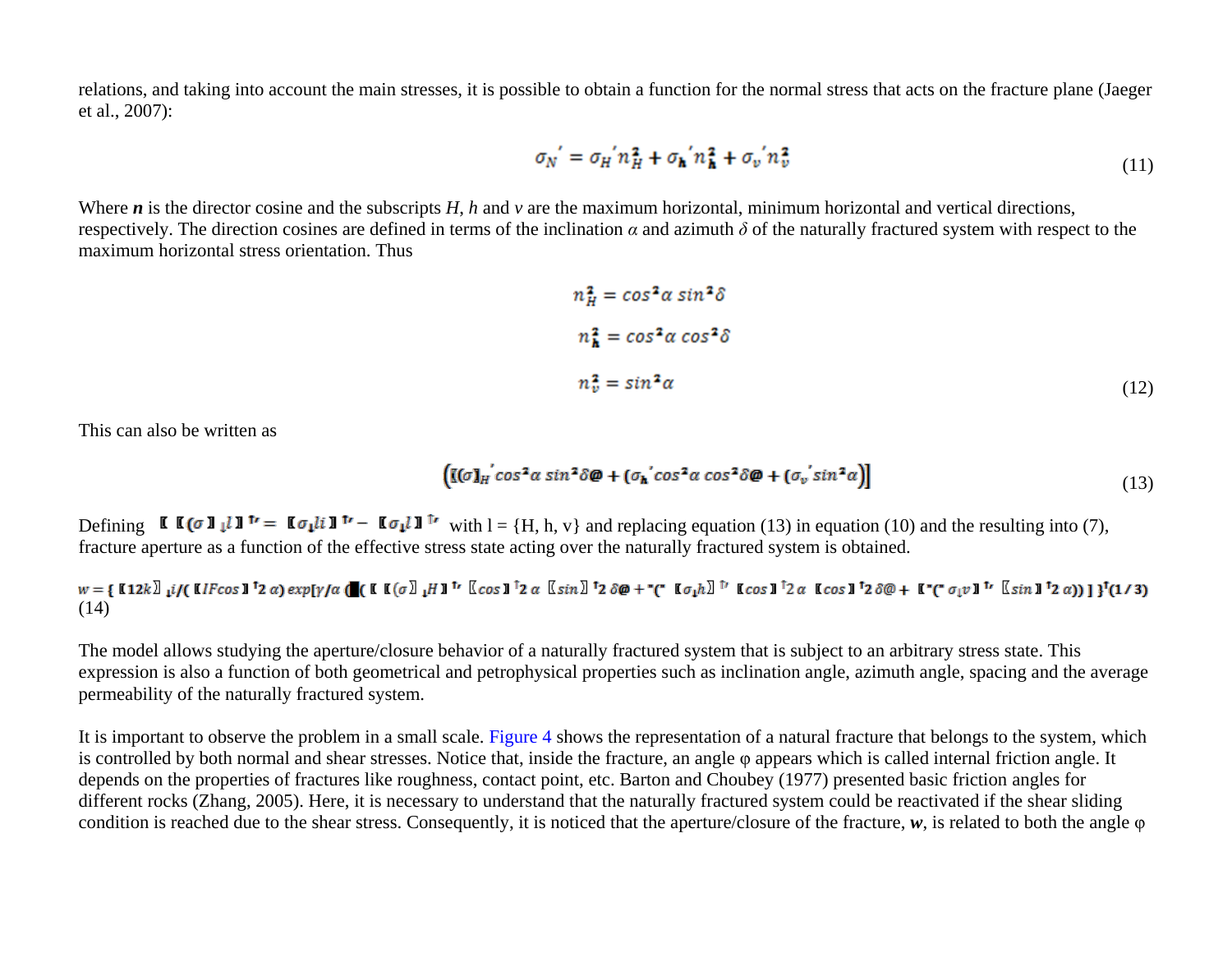and the normal stress acting in the naturally fractured system. In addition, shear stress depends on  $\varphi$ . This dependence is given by  $\sigma_N \tan \varphi$ , which is the Coulomb failure criterion with cohesion zero.

The assumption is that the shear sliding displacement does not occur, while the angle of internal friction is under the critical angle, i.e., when one of the failure criteria is fulfilled. Therefore, there is a limit in the aperture of a naturally fractured system, which happens when the system surpasses a critical pore pressure, e.g. during an injection process. This condition can be described by some failure criteria. We consider the Mohr - Coulomb criterion

$$
\tau = \sigma'_{N} \tan \varphi_{c} \tag{15}
$$

Where,  $\varphi_c$  is the critical internal friction angle and the reactivation of the fracture occurs when the shear stress over the natural fracture is equal to the shear stress obtained by Mohr-Coulomb criteria, i.e.

$$
\beta = \pm 45 \mp \frac{\varphi_c}{2} \tag{16}
$$

Where β is the angle that gives the state stress in the Mohr's circle and  $φ<sub>c</sub>$  shall take values in the interval (25°, 35°). Therefore, a new model has been developed, where (14) and (15) are the main equations. In the next section, the results are presented.

#### **Results**

The modified Parson's model was applied in a well located in Colombian foothill fields. During its production stage, the well showed high depletion rates by the presence of an active natural fractures system, whose existence has been corroborated by UBI log measurements that were ran in this well. [Figure 5](#page-14-0) shows the fracture index of high quality (*IF*) distribution with depth, data used to obtain the average value of this variable for the well. Here it is noticed that there are several intervals which present different values of IF, however the interpretation of data is performed considering the depth interest depth, (12400'-14300' approximately).

Also, the UBI log data was interpreted and the information related to inclination and azimuth angles were obtained by using descriptive statistics. In [Table 1,](#page-18-0) the average, standard deviation, minimum and maximum values, as well as confidence level and the number of data used to obtain these results are shown. It is noticed that the confidence level is of 95%, which allows to state that there are a probability of 0.95 that variables studied are in the confidence interval, e.g. the 95% of IF data belonging to the interval (1.2 1/ft, 2.0 1/ft).

The data to describe the behavior of the aperture / closure of a naturally fractured system are given in [Table 2.](#page-19-0) Here, the permeability, which is given with respect to reservoir pressure, is obtained from a well test interpretation. The permeability modulus was obtained by a well test interpretation method proposed by Argoty and Naranjo (2009). Finally, the state stress was calculated using a geomechanical model for the well. [Figure 6](#page-15-0) presents both the aperture / closure behavior of the naturally fractured system calculated using Parson's model and Parson's modified model.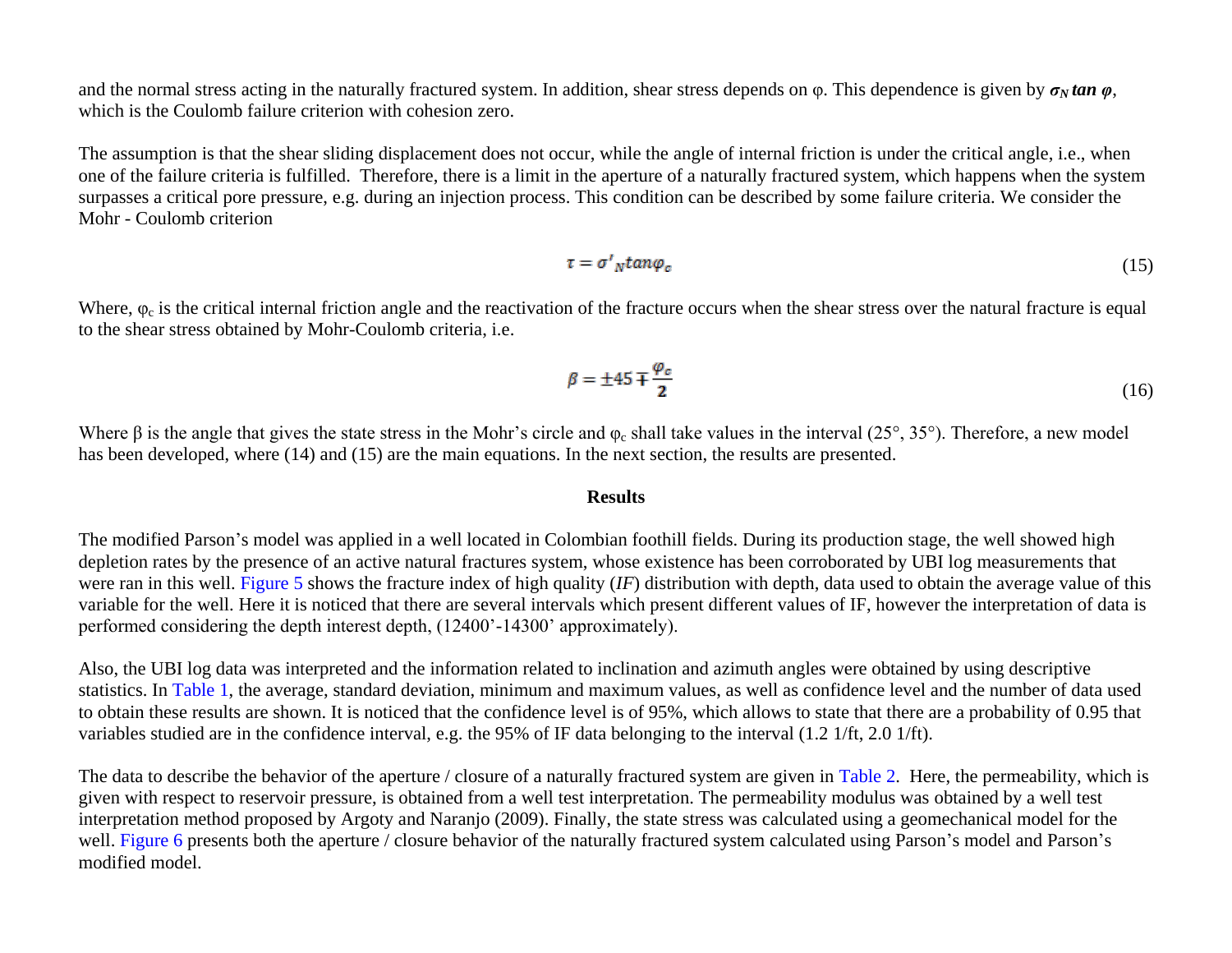In [Figure 6,](#page-15-0) it is observed that Parson's modified model estimates values of aperture /closure smaller than Parson's model. In fact, this was expected, because the new model considers the state stress effect, which is affected by pore pressure changes. In other words, the pressure in Parson's model only acts on the wall of fractures of the fractured systems, but in the new model the pressure must affect the stress field and the aperture / closure of the naturally fractured system. Therefore, in this system, the energy is used to counteract the two previous effects.

On the other hand, the reactivation shear stress of reactivation was estimated applying the equations (11) and (15) and considering a friction inner angle of 25°, a value of 3292 psi was obtained. This implies that natural fractures system in the well of study does not present reactivation when this criterion is used, because the shear stress at which is subjected the fractured systems is 909 psi, i.e. it is less than reactivation shear stress.

In contrast, when tension criterion is used result shows that pressure coincide with the reservoir pressure. One possible explanation for this is that Parson's model does not consider the roughness of the fracture; then, if the system is subject to an injection process, it is probable that the reactivation occurred instantaneously.

On the other hand, a parametric study using the ends of confidence interval was performed. The idea was to identify a band or surface that allows define an interval of fracture aperture to one state stress condition. The variables used were fracture index, inclination and azimuth angles. Results are showed in the [Figure 7](#page-16-0) and [Figure 8.](#page-17-0)

[Figure 7](#page-16-0) presents parametric study of fracture index of the well chosen, the ends confidence interval values are 1.2 1/ft and 2.0 1/ft., the results show that the opening of the fracture system is less, as the index of fractures increases. This is because one fracture is opening for the pore pressure and if the number of fractures of system arise, considering that the same pore pressure is affecting the system, then this pressure (or density of energy) must be distributed to open each of the fracture that belong to the system. Therefore, at the initial conditions the aperture of fractures of the system could be taking values in the interval  $(123 \mu m, 174 \mu m)$ .

In contrast, [Figure 8](#page-17-0) shows the parametric results of azimuth angle, which varies in the range (59.0°, 69.6°). Clearly, it is observed that the variation of approximately ten degree does not cause changes in the aperture of the naturally fractured system. Likewise, similar results were obtained by making the inclination angle parametric study, where the interval of variation of this is (64.9°, 68.7°).

### **Conclusions**

We have proposed a new model using three main aspects: Parson's model based on the fluid flow through both a channel and a matrix media; Pedrosa's model, which describes the behavior of the medium permeability in terms of the stress state and the effective stress, grounded on Biot's and Terzaghi theories. The new model shows that the stress state acting on a naturally fractured system, limits the aperture / closure of these systems, being the aperture/closure in the new model smaller than in the Parson's model, which can be explained by the fact that the pressure has to counteract the effects of both the stresses and the fracture walls. Although the new model has proven to be effective, further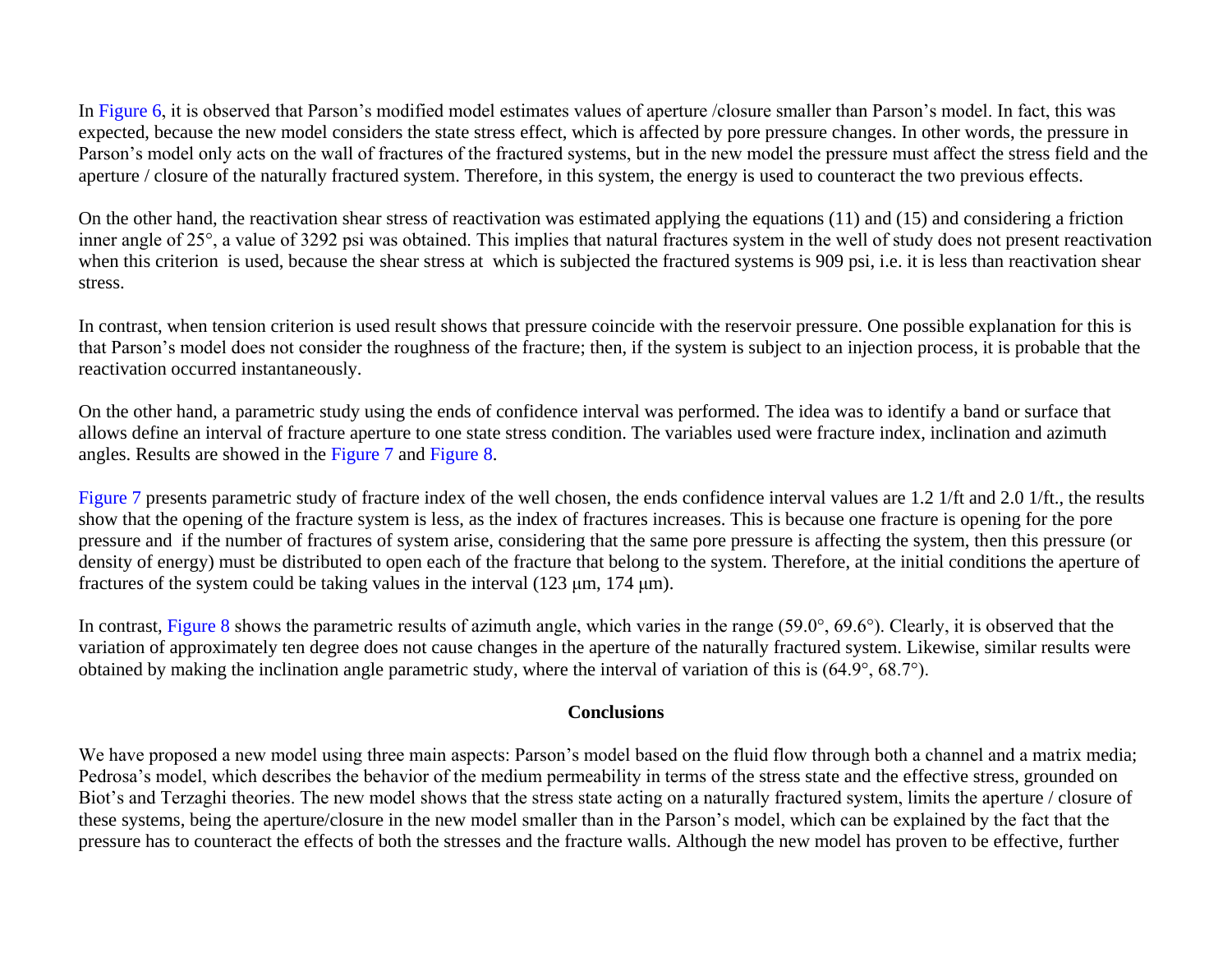works need to be undertaken to incorporate the effect of the fracture's roughness, plastic behavior and others failure criteria, that considers intermediate stresses.

### **Nomenclature**

- *B* Formation volume factor
- *h* Thickness
- *IF* Fracture index
- *k* Permeability
- *L* Length
- *n* Director cosine
- p Pressure
- *q* Flow rate
- *v* Fluid velocity
- *w* Fracture width
- $\alpha$  Inclination angle between fractured system and  $\sigma_H$
- Biot's coefficient  $\alpha'$
- $\delta$  Azimuth angle between fractured system and  $\sigma_H$
- Normal stress σ
- Effective stress  $\sigma'$
- Permeability modulus γ
- $\varphi_c$  Critical internal friction angle
- Shear stress τ
- $\mu$  Viscosity

## **Subscript**

- *f* Fractured system
- *fr* Fractured system and rock
- *h* Minimum horizontal stress direction
- *H* Maximum horizontal stress direction
- *i* Reservoir or reference
- *N* Normal to fracture plane
- *r* Rock or matrix
- *v* Vertical direction

## **Conversion Factors SI**

| $cp x 1.0*$   | $E - 03 = Pa.s$ |
|---------------|-----------------|
| ft x $3.048*$ | $E - 01 = m$    |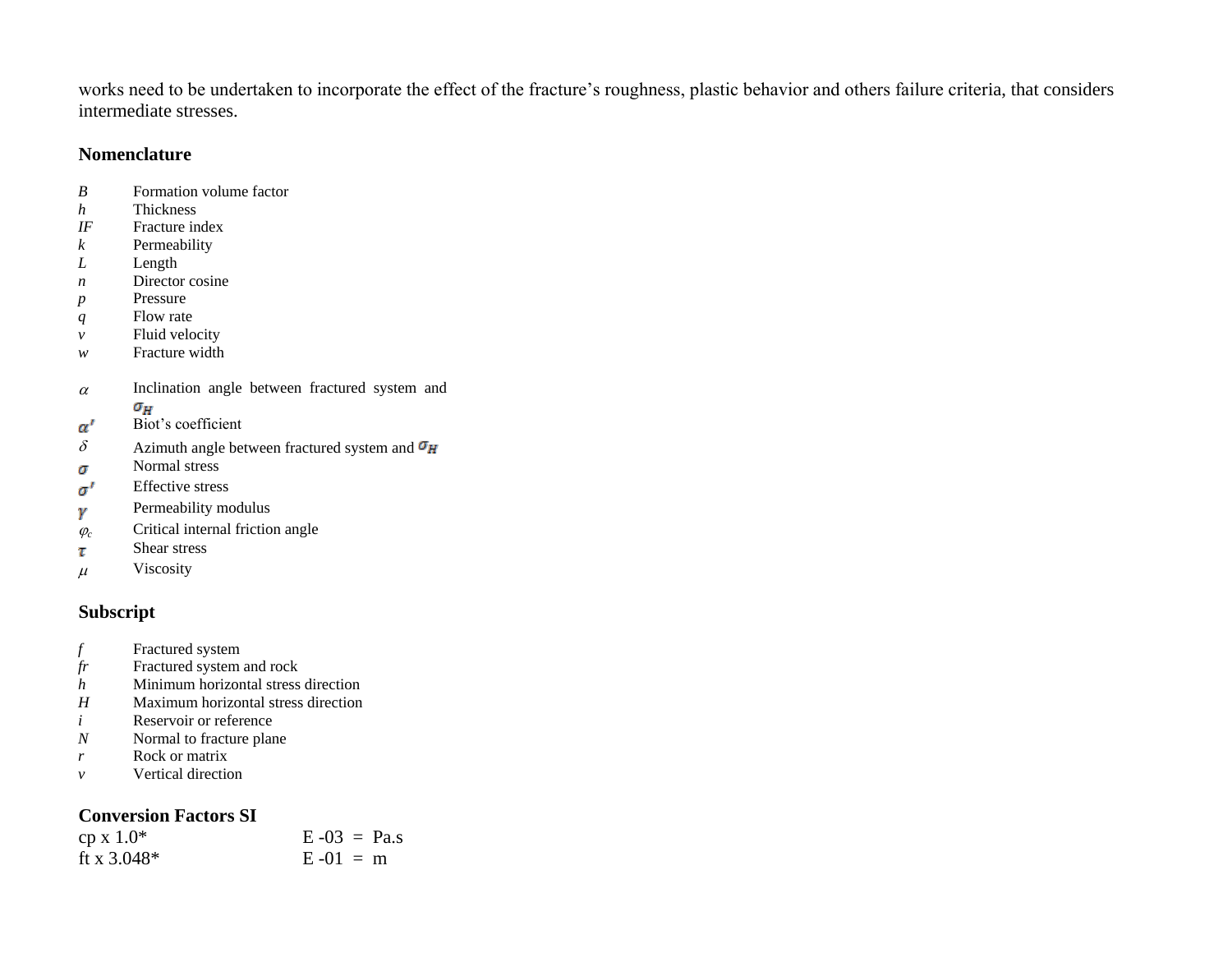Darcy x 9.869233 E -13 =  $m^2$ psi x 6.894757  $E+03 = kPa$ \*Exact conversion factor.

#### **Acknowledgements**

Authors thank Universidad Nacional de Colombia – Sede Medellín, for allowing us do this work, also to PhD. Gildardo Osorio who contributed with important assistance in the fundamentals and discussions.

### **Selected References**

Alonso, E.E., M.T. Zandarín, and S. Olivella, 2013, Joints in unsaturated rocks: Thermo-hydro-mechanical formulation and constitutive behaviour: Journal of Rock Mechanics and Geotechnical Engineering, v. 5/3, p. 200–213. doi:10.1016/j.jrmge.2013.05.004

Bandis, S.C., A.C. Lumsden, and N.R. Barton, 1983, Fundamentals of Rock Joint Deformation: International Journal of Rock Mechanics and Mining Sciences.

Barton, N., 2013, Shear strength criteria for rock, rock joints, rockfill and rock masses: Problems and some solutions: Journal of Rock Mechanics and Geotechnical Engineering, v. 5/4, p. 249–261, doi:10.1016/j.jrmge.2013.05.008

Cook, N.G.W., and J.M. Kemeny, 1987, Determination of rock fracture parameters from crack models for failure in compression: 28th US Symposium on Rock Mechanics, v. 25/6, p. 367–374. doi:10.1016/0148-9062(88)91467-2

Duan, Y., J. Xudong, M. Yingfeng, and L. Pingya, 2000, Closure Behaviour of Natural Rock Fractures: Society of Petroleum Engineers, p. 1–9. doi:10.1306/A967359A-1738-11D7-8645000102C1865D

Heffer, K.J., K.J. Heffer, P.R. King, and A.D.W Jones, 1999, Fracture modelling as part of integrated reservoir characterization: SPE 53347, Society of Petroleum Engineers, p. 11.

Hossain, M.M., M.K. Rahman, and S.S. Rahman, 2002, A Shear Dilation Stimulation Model for Production Enhancement From Naturally Fractured Reservoirs: Society of Petroleum Engineers Journal, p. 183–195. doi:10.2118/78355-PA

Jaeger, J.C., N.G.W. Cook, and R.W. Zimmerman, 2007, Fundamentals of rock mechanics. Zhurnal Eksperimental'noi i Teoreticheskoi Fiziki (fourth edition): USA: Blackwell Publishing, Retrieved from<http://scholar.google.com/scholar?hl=en&btnG=Search&q=intitle:No+Title#0>

Moos, D., and C.A. Barton, 2008, Modeling uncertainty in the permeability of stress-sensitive fractures: American Rock Mechanics Association, p. 1–9, Retrieved from<http://www.onepetro.org/mslib/servlet/onepetropreview?id=ARMA-08-312>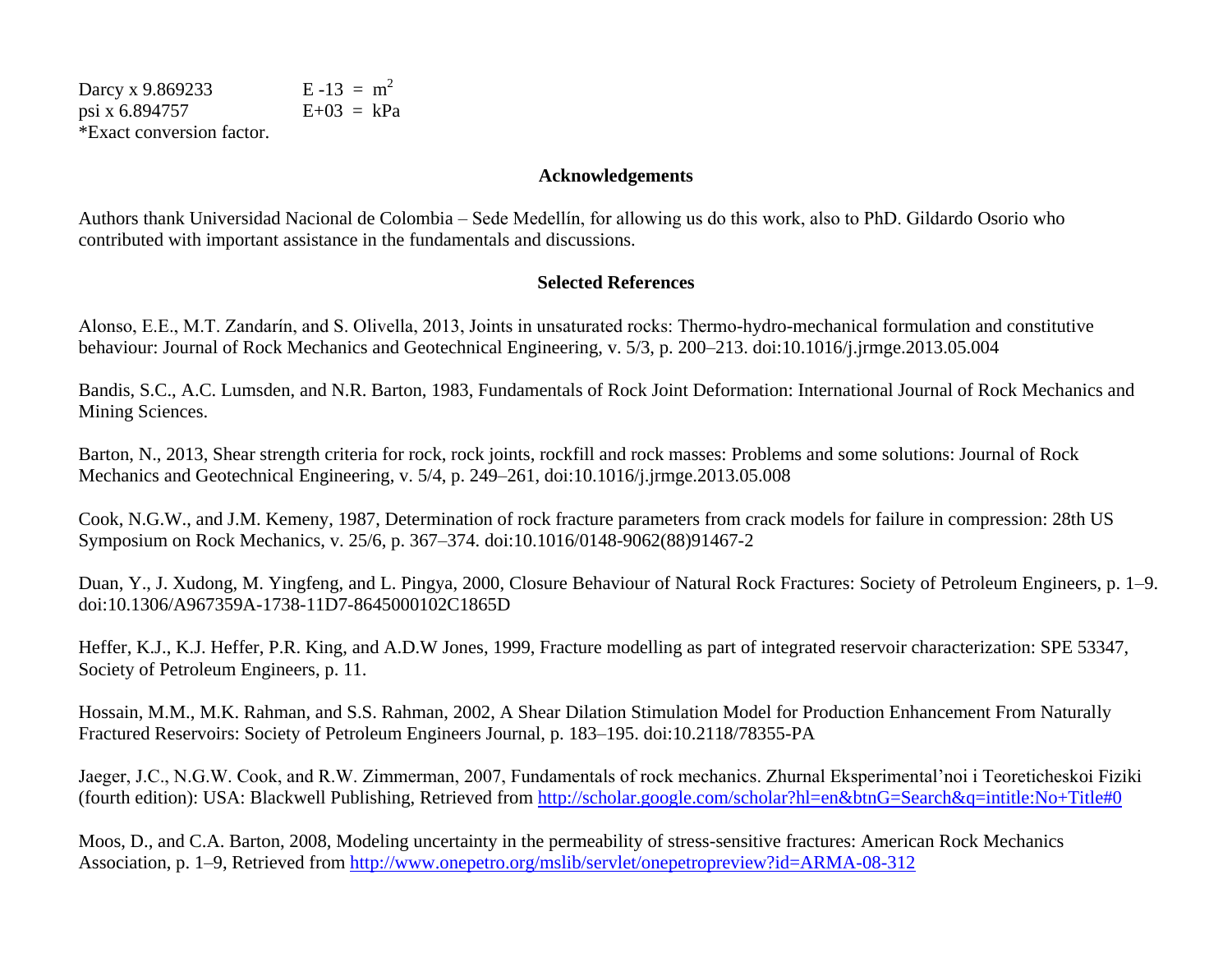Parsons, R.W., 1966, Permeability of Idealized Fractured Rock: Society of Petroleum Engineers Journal. doi:10.2118/1289-PA

Zhang, L., 2005, Engineering properties of rocks: J.A. Hudson (ed), Soil Science, First edition, Elsevier Ltd., Retrieved from [http://journals.lww.com/soilsci/Abstract/1969/04000/Engineering\\_Properties\\_of\\_Rocks.19.aspx](http://journals.lww.com/soilsci/Abstract/1969/04000/Engineering_Properties_of_Rocks.19.aspx)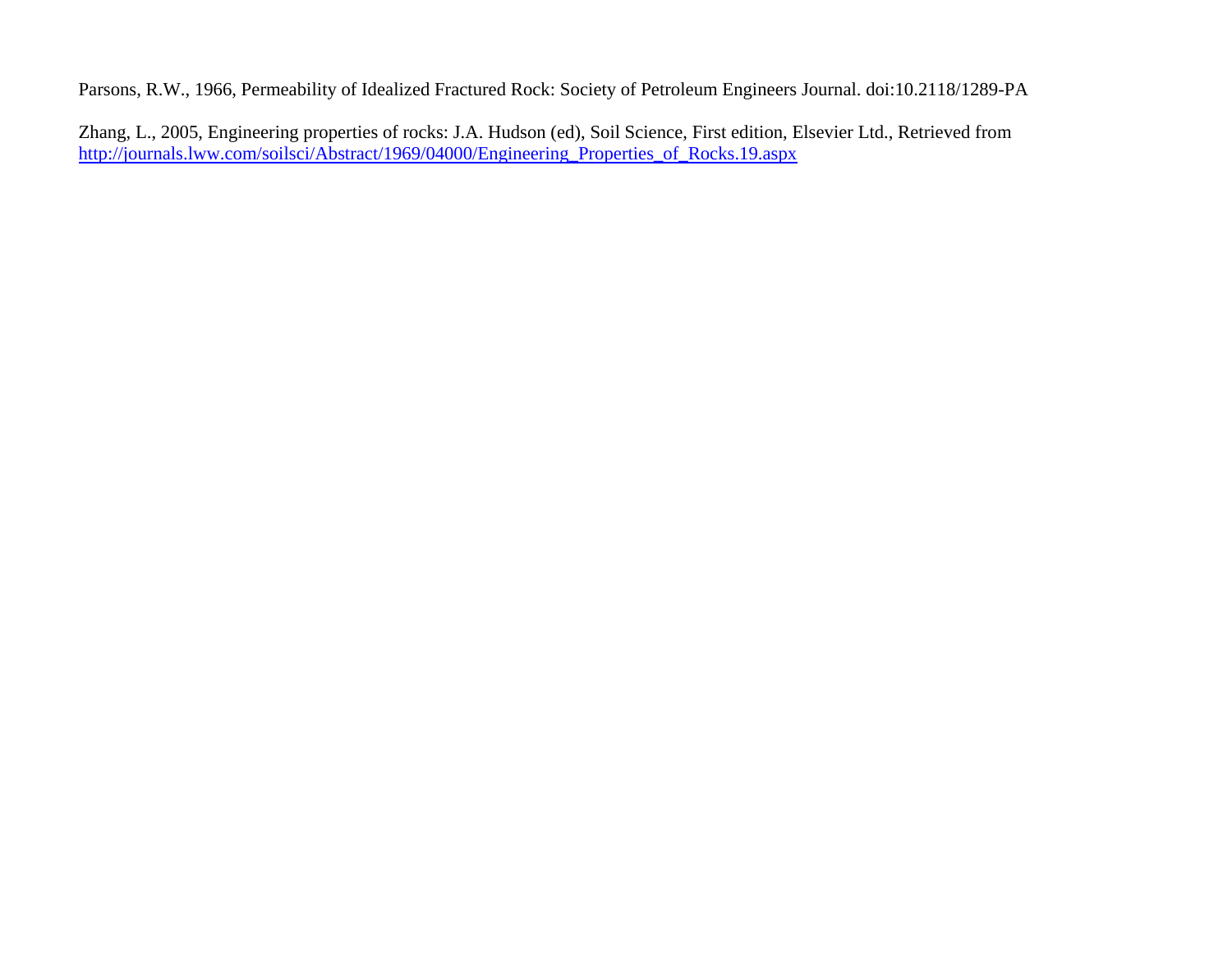<span id="page-10-0"></span>

Figure 1. Schematic representation of a naturally fractured system with fracture index  $IF$ , inclination  $\alpha$  and azimuth zero.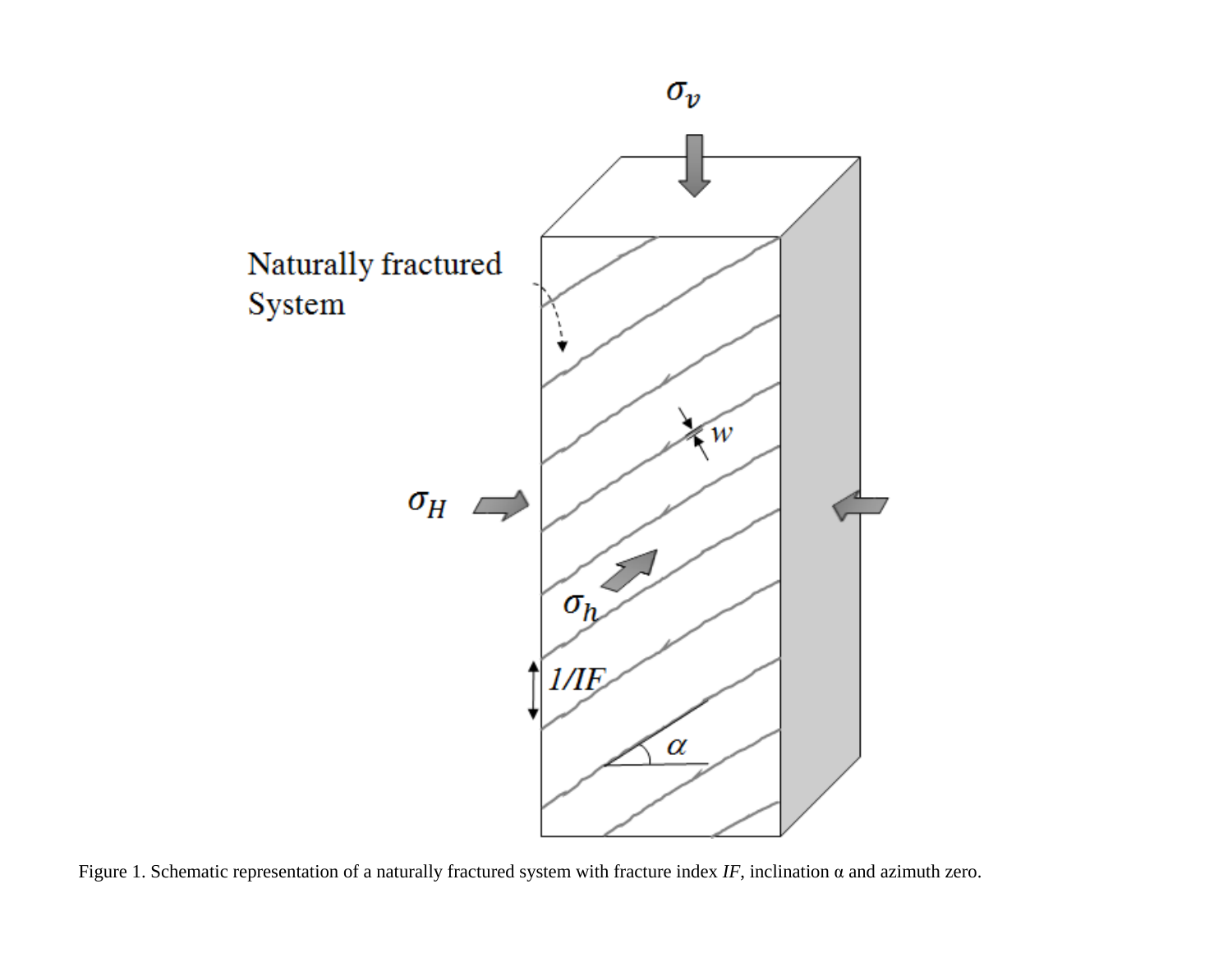<span id="page-11-0"></span>

Figure 2. Schematic of different reservoir structures. a. Matrix medium without natural fractures; b. Naturally fractured system and c. Matrix and naturally fractured systems.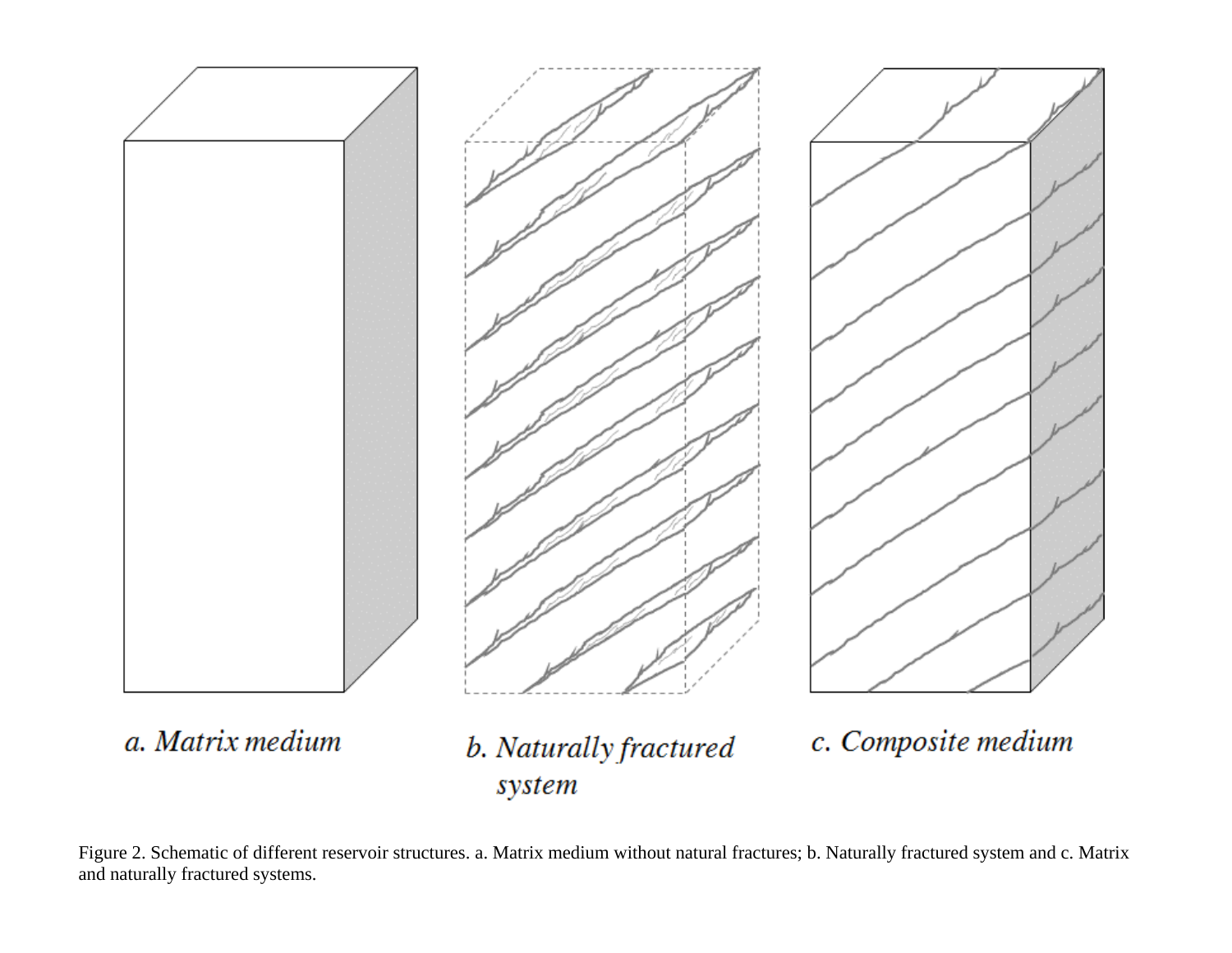

<span id="page-12-0"></span>

Figure 3. Schematic representation of a naturally fractured system with both normal and shear effective stresses.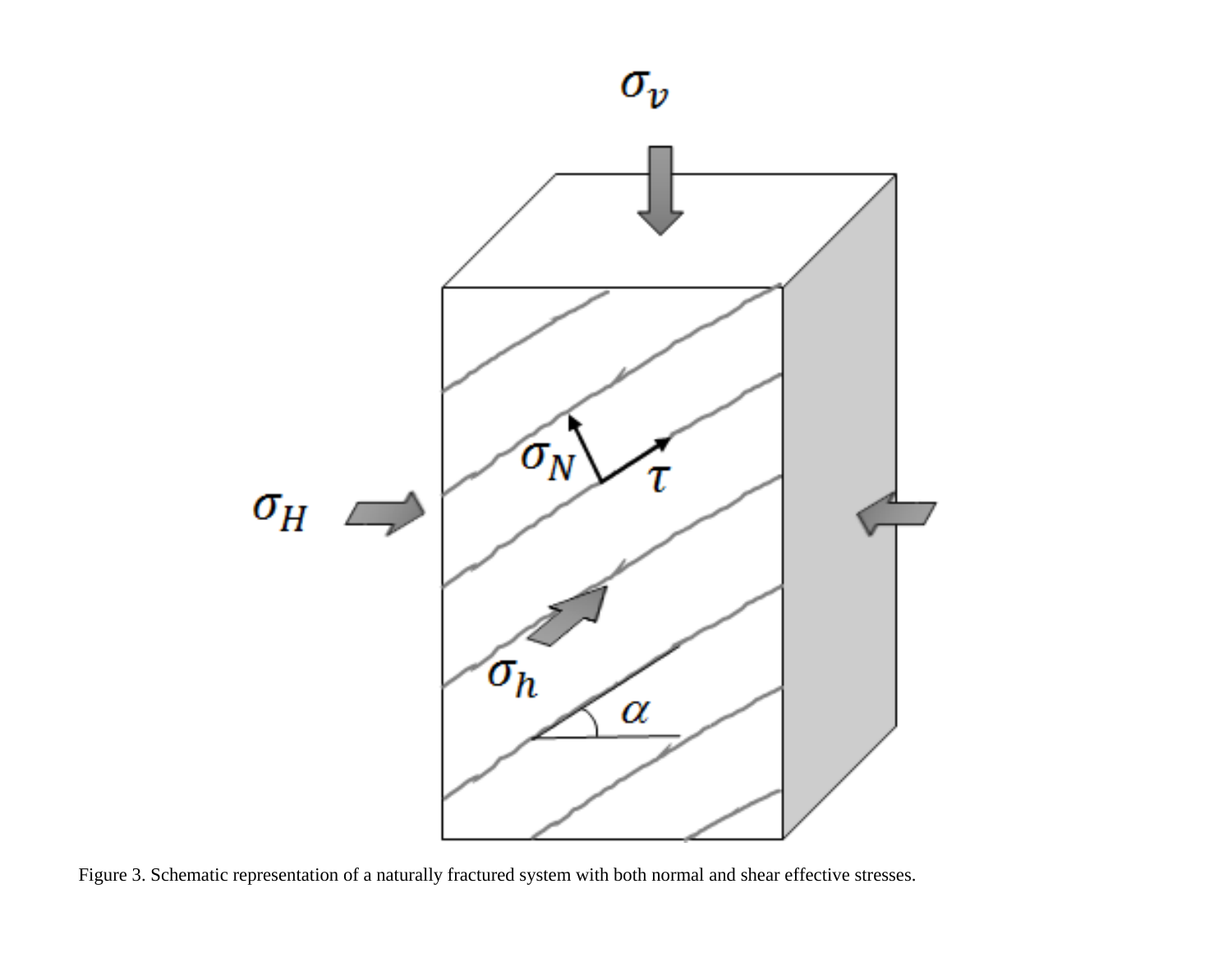<span id="page-13-0"></span>

Figure 4. Natural fracture subject to normal and shear stresses.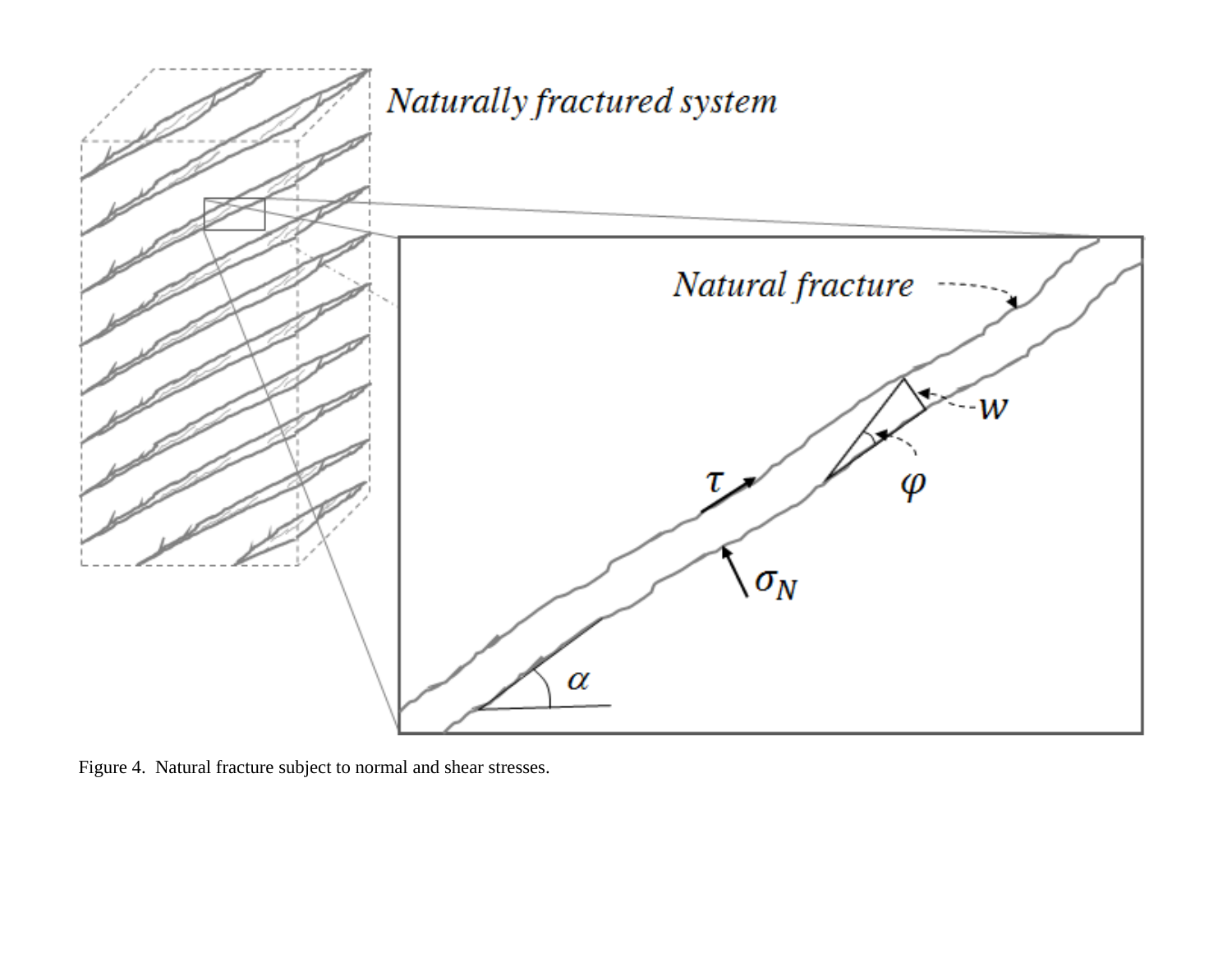<span id="page-14-0"></span>

Figure 5. Behavior of the fracture index of high quality (*IF*) with depth for the studied well.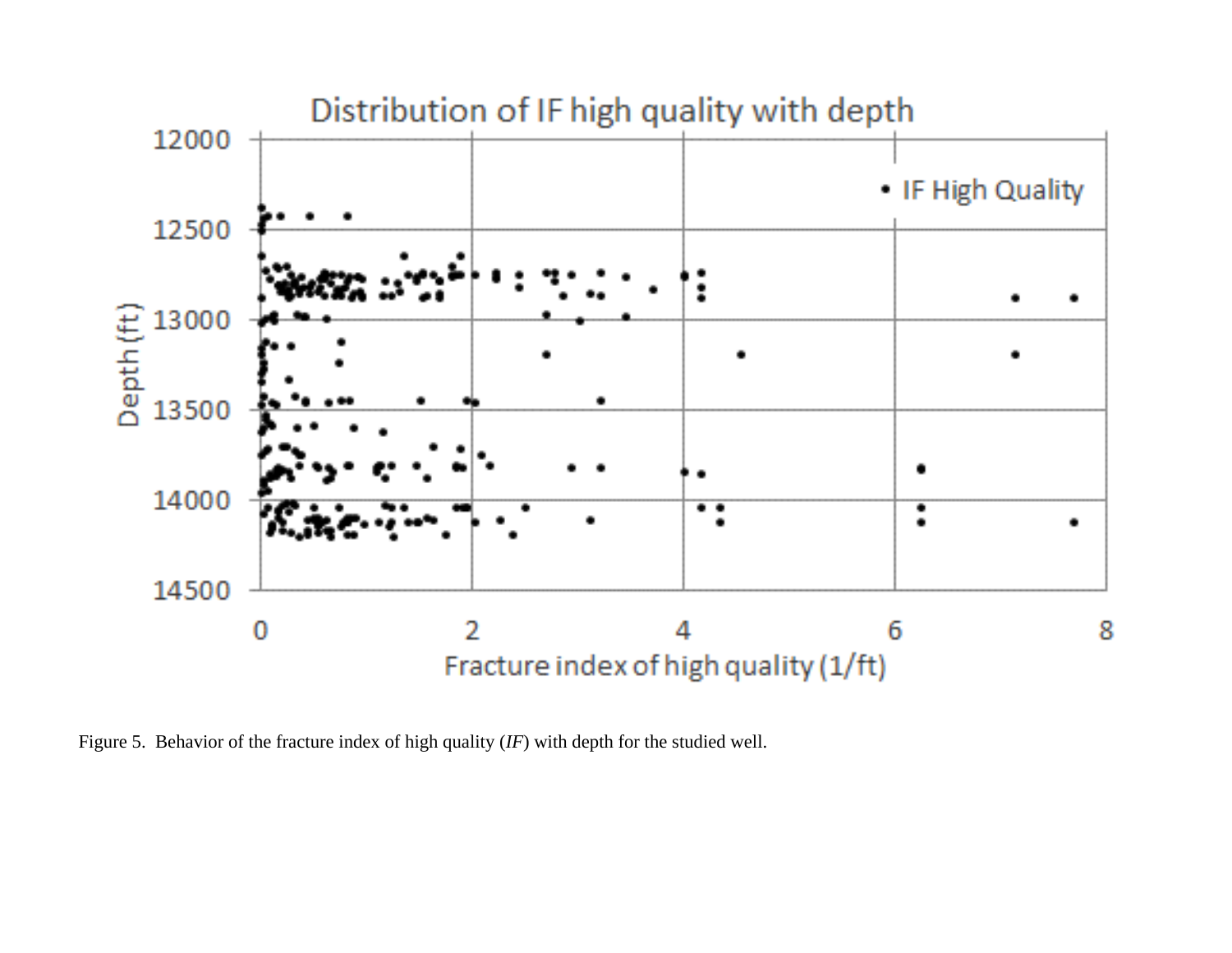## Behavoir of both Parson's and Parson's modified vs pore pressure

<span id="page-15-0"></span>

Figure 6. Behavior of both Parson's and Parson's modified models vs. Normal stress and pore pressure.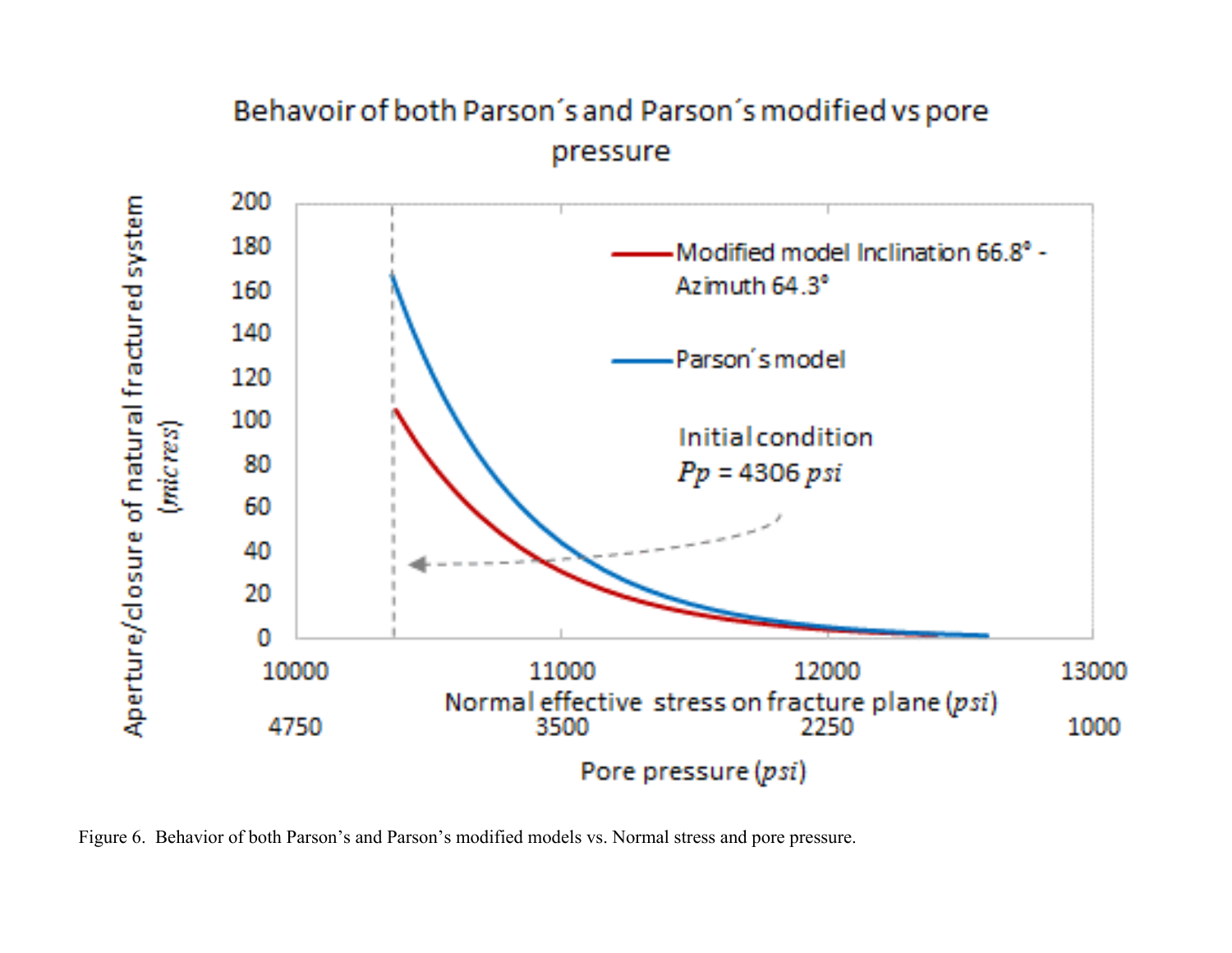## Fracture index parametric study

<span id="page-16-0"></span>

Figure 7. Behavior of Parson's modified model vs. normal stress and pore pressure when fracture index is varied.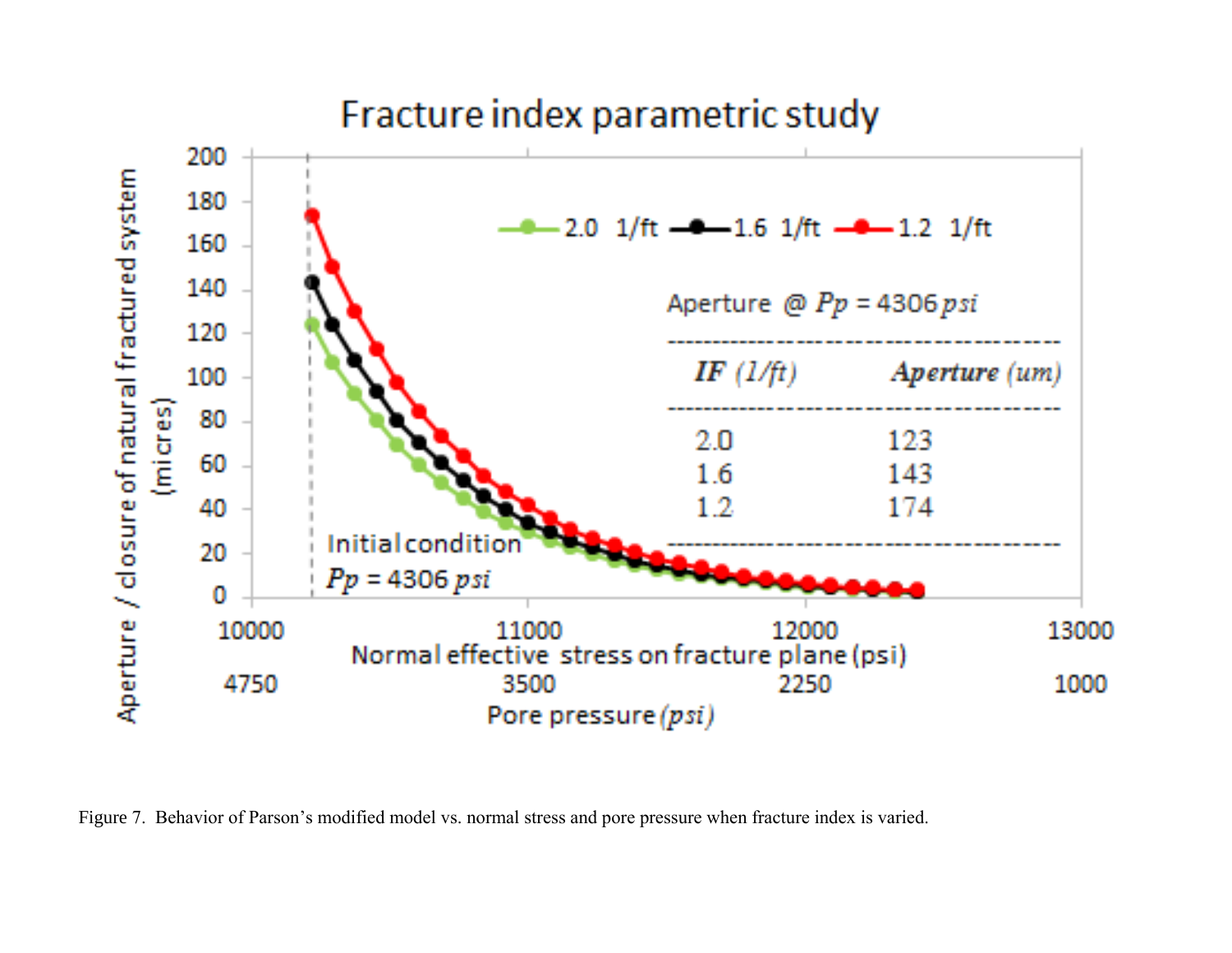# Azimuth parametric study

<span id="page-17-0"></span>

Figure 8. Behavior of Parson's modified model vs. normal stress and pore pressure when fracture index is varied.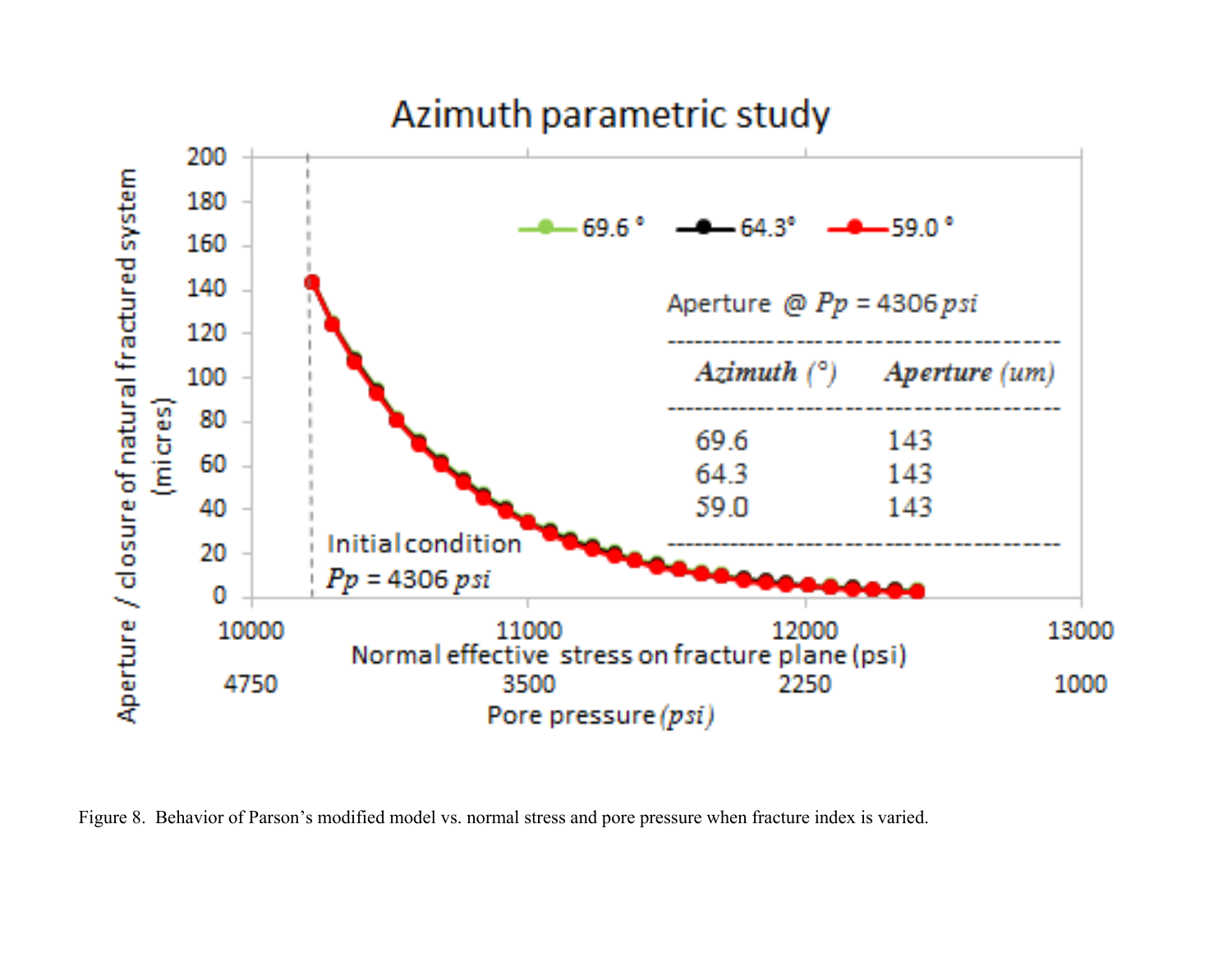<span id="page-18-0"></span>

| <b>Variable</b>           | <b>Fracture</b><br><b>Index</b> | <b>Inclination</b> | <b>Azimuth</b>    |
|---------------------------|---------------------------------|--------------------|-------------------|
|                           | (1/ft)                          | $(^\circ)$         | $(^\circ)$        |
| Average                   | 1.6                             | 66.8               | 64.3              |
| <b>Standard deviation</b> | 3.7                             | 16.5               | 45.7              |
| Minimum value             | 0.0                             | 15.6               | $\mathbf{\Omega}$ |
| Maximum value             | 7.7                             | 89.9               | 180               |
| Number data               | 290                             | 291                | 291               |
| Confidence level<br>(95%) | 0.4                             | 1.9                | 5.3               |

Table 1. Descriptive statistics of fracture index, inclination and azimuth angles of well of study.